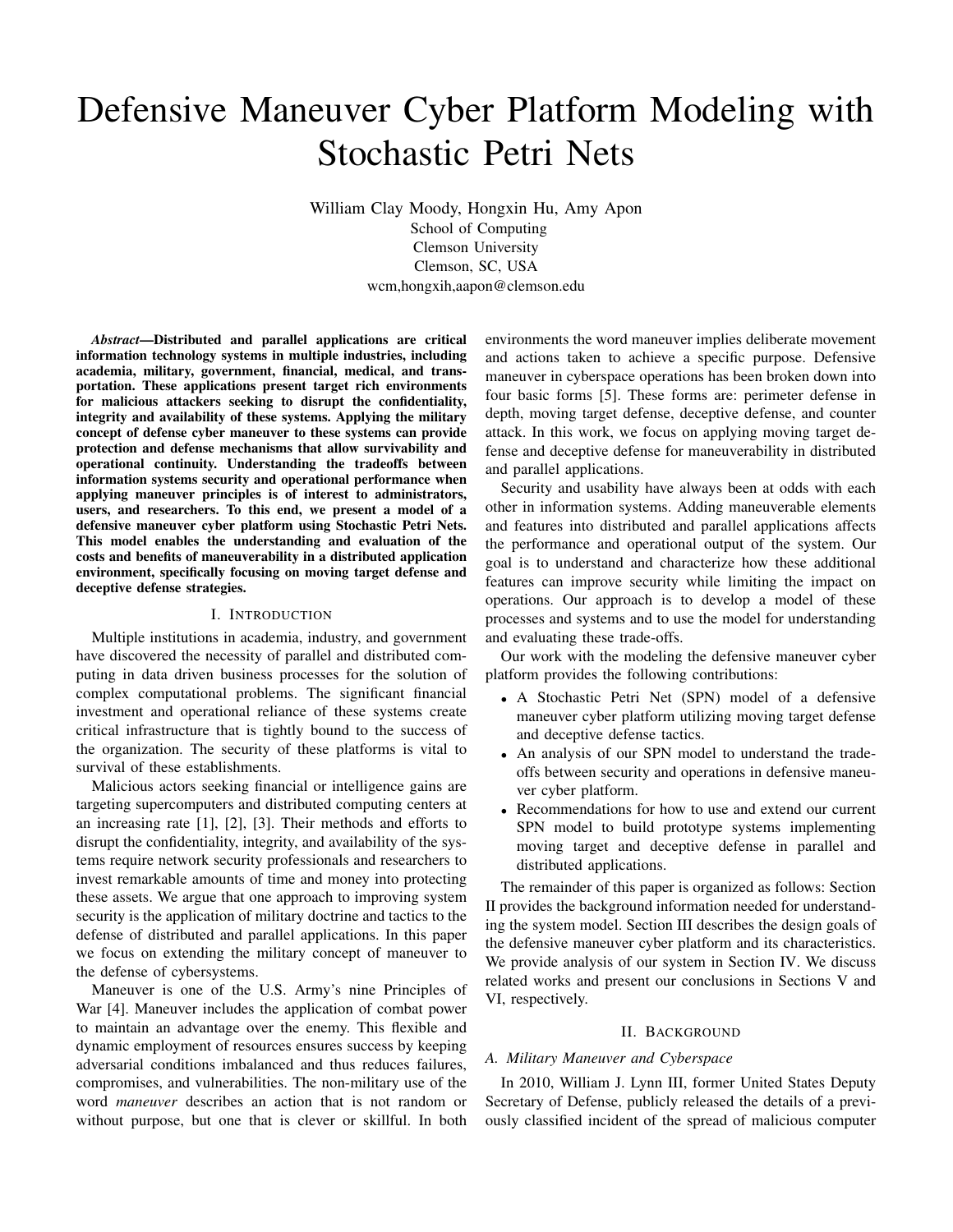code across the U.S. military's unclassified and classified computer networks [6]. This malware was the product of a foreign intelligence service and spread through the unauthorized movement of USB based flash drives between computing systems with different levels of classification. The efforts of the Department of Defense to counter the attack was known as Operation Buckshot Yankee and was managed at the highest levels of the Department due to the sensitivity and urgency. The highly visible release of information to the public highlighted the scope of daily cyber attacks and intrusions faced by Pentagon and its military. This incident highlighted the need for improved operations and defense in the newest war fighting domain.

Since the mid 1940s, war fighting has been restricted to the traditional domains of Land, Sea, and Air. Recent technological advances have led to adding Space and Cyberspace to the list of operational domains. With the expansion of domains to conduct combat operations, traditional military doctrine must be reevaluated or expanded to provide consistency across the entire military spectrum. This challenge has presented a plethora of opportunities for strategic debate, theoretical analysis, and technological research.

In 2010 the Department of Defense created a new organization, the United States Cyber Command (USCYBERCOM). Tasked as the lead for all military cyberspace actions, this new organization is leading the effort to define and extend military operations into Cyberspace.

Many traditional military topics have been expanded and applied into the cyberspace domain [7]. These include the concept of situational awareness [8], key terrain [9], and defense in depth [10]. A basic military concept that has received extension theoretical review is *maneuver* [5], [11], [12]. Empowered by this theoretical search there has been limited work in actually building systems that exhibit the characteristics and behaviors of maneuver [13], [14], [15].

## *B. Petri Nets*

Petri Nets were created by Carl Adam Petri [16] as a method to study concurrency in parallel and distributed applications. Petri Nets have been applied in many disciplines and extended in multiple facets through the years. Petri Nets are extended in use within the computer science field to model of a distributed computing system in which to study the correctness, concurrency, and synchronization.

A Petri Net is a bipartite, weighted, directed graph composed of two types of nodes called Places and Transitions and edges called Arcs. Places represent preconditions or values of variables in the system and are denoted as circles graphically. Transitions represent actions taken as a result of valid preconditions or values and are represented as rectangles or lines. Since the graph is bi-partite, arcs only exist between places and transitions. There are no arcs between two places or two transitions. Places from which an arc originates are considered input places to the transitions in which the arc terminates. Places in which arcs terminate are considered output places of the transition at the origin of the arc. Tokens, represented



Fig. 1. A basic Petri Net with four places, two transitions and four arcs.

by solid dots, indicate preconditions being true or values of variable. Multiple Tokens can be found in places throughout a net. The distribution of tokens over a net represents the configuration of the system and is called the marking. Arcs have weights that represent the number of tokens consumed or produces as a result of transitions "firing". When a transition "fires" tokens from its input places are consumed and tokens are produced in the output places. Transition can only fire when enabled, meaning all input places have the minimum number of required tokens. Transition firings are atomic and nondeterministic. Multiple transitions could be enabled concurrently, but the order in which the fire is not known and the result of a transition firing can result enable or disable other transitions.

A basic Petri Net with four places and two transitions is show Figure 1. In the current marking of this Petri Net, P0 has two tokens, P1 and P2 each have one token, and P3 has no tokens. The weight of two on the arc from  $P0$  to  $T0$ indicates that two tokens in  $P0$  must be present for  $T0$  to be enabled to fire. The weight of 2 on the arc from T1 to  $P3$  indicates that if  $T1$  fires that it will place two additional tokens in P3. These tokens are added to any tokens that may already be present in P3.

A marking of a Petri Net is indicated as M which is a vector of length  $m$  which is the number of places in Petri Net. Each value of  $m_i$  represents the number of token present in the ith place. Each Petri Net has an initial marking,  $M_0$ , which describes the initial state of the system. A marking,  $M'$ , is said to be reachable if a series of valid transition firings from  $M_0$  results in  $M'$ . A way to visualize all reachable states is to create a reachability graph that shows all reachable markings and the transition firing sequence to each state. This graph shows the entire state space for a Petri Net. The reachability graph for the basic Petri Net presented above is shown in Figure 2.

## *C. Stochastic Petri Nets*

The basic Petri Net as describe above has been extended in many ways in the literature [17], [18]. One such extension, is the Stochastic Petri Net (SPN) [19] where transitions have a delay between enabling and firing. This delay is recalculated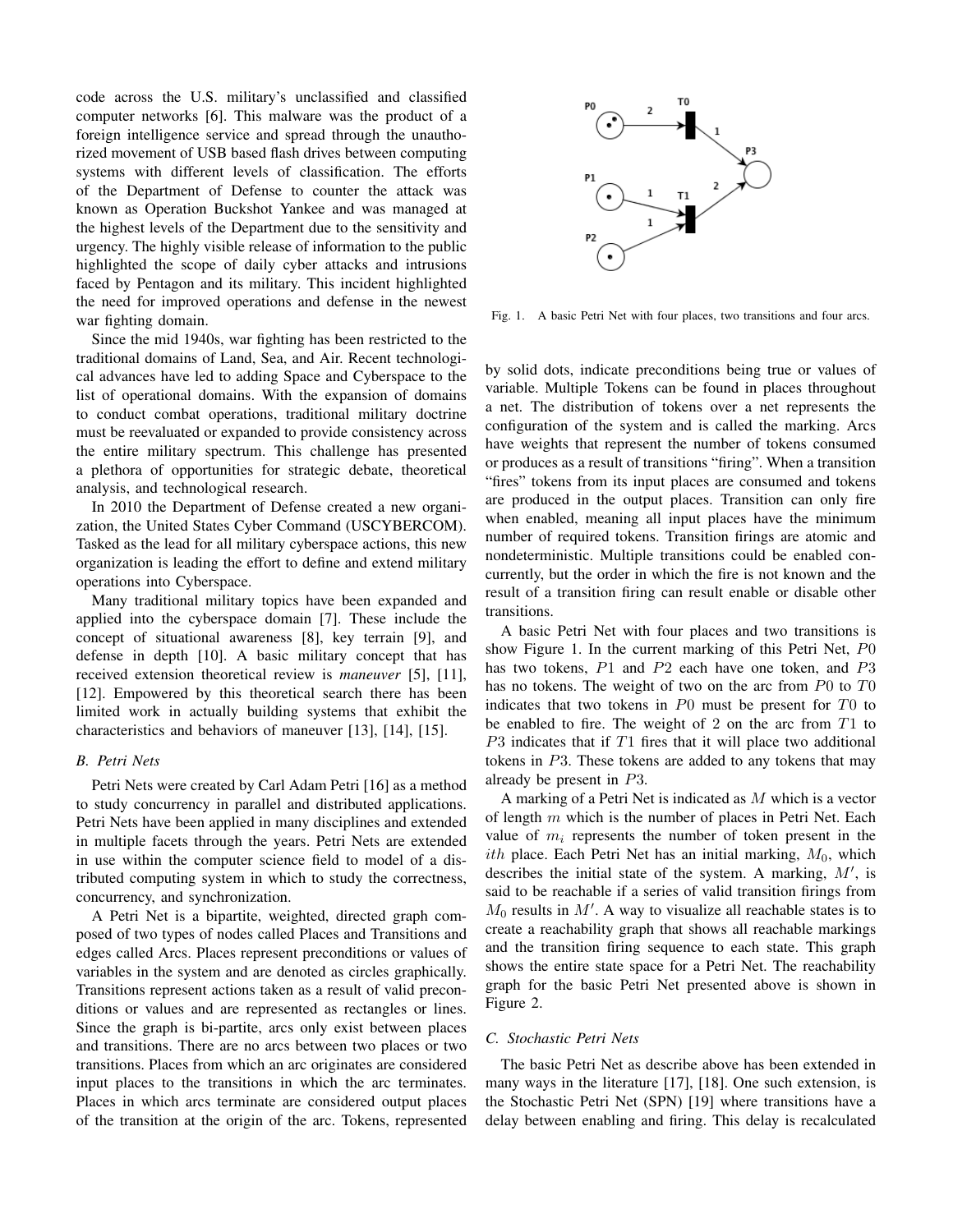

Fig. 2. Reachability Graph for basic Petri Net in Figure 1.



Fig. 3. A Stochastic Petri Net with firing rates for each transition shown

each time the transition becomes enabled and has an exponential distribution where each transition is assigned its own firing rate. When multiple transitions are enabled, the transition with the shortest delay time will fire first. Graphically, the timed transitions are shown as unfilled rectangles, as opposed to solid rectangles or straight lines which are immediate transitions in the standard Petri Net. Figure 3 shown a sample SPN with firing rates  $(\lambda_0, \lambda_1, \lambda_2)$ .

An SPN in which the number of tokens in a place is finite has been shown to be equivalent to a finite Markov Chain. The Markov Chain can be determined from the reachability graph of the SPN and the initial marking. This makes it possible to solve the steady-state distribution of the SPN. This steadystate distribution allows one to analyze systems described as stochastic Petri Nets to determine probability of the system existing in a given state. We will use this calculation to analyze our Defensive Maneuver Cyber Platform.

Formally, a Stochastic Petri Net can be described as a 6 tuple  $PN$  as described in Table I.

TABLE I FORMAL DEFINITION OF STOCHASTIC PETRI NET

## *D. Platform Independent Petri Net Editor (PIPE2)*

The Platform Independent Petri Net Editor (PIPE2) [20] began as a graduate course group project at the University of London in 2003. The goal of the project was to design an application that allows Petri Nets to be designed graphically and analyzed.

PIPE2 is written in Java and compatible with any OS capable of running Java programs. The system provides the capability to create standard Petri Nets and Stochastic Petri Net models. The tool allows a user to draw a SPN using dragand-drop tools on a canvas, then to save the file in an XML file that can be opened in other applications. The tool also has the ability to animate the model with random firing of transitions or interactive user manipulations. The key aspect of the tool is the wide variety of analysis model and the ability for users to design and integrate their own custom modules. One such module is the Steady State Analysis. This module determines reachability graph of a SPN then calculates the steady state distribution.

# III. THE DEFENSIVE MANEUVER CYBER PLATFORM MODEL

In an effort to provide improved cybersecurity to a distributed and parallel application, we have designed a model of a defensive maneuver cyber platform using Stochastic Petri Nets. In the model, we represent individual nodes that can operate in specific modes, along with the collection of nodes that constitute the parallel and distributed application. We specifically apply the concepts of moving target defense and deceptive defense to provide increased security. Individual nodes transition between operational, idle, and deceptive modes. Additionally, overall controls of the application seek to ensure that a minimum number of nodes remain operational and deceptive as dictated by the current operational and threat environment. In the event of increased adversarial activity or indications and warnings of threat activity, the system parameters can be adjusted to provide a more secure environment at the cost of operational output. Likewise, in low threat environments, system settings can allow improved productivity at the cost of security. It is understood that these tradeoffs in a system of this type are both necessary and beneficial to system administrators and executive leadership.

In our model, a distributed and parallel system is composed of multiple individual nodes controlled by a separate central management system. We assume that individual nodes are worker nodes of the overall system and can be in one of three states, operational, deceptive, or idle. We further assume that a node does not move directly from an operational state to a deceptive state, but goes to an idle state first, and vice versa. The individual nodes can join or leave the cluster with minimal operational overhead, but otherwise ensure the survivability of the system. One such example of a systems that survives in this manner is JUMMP [21].

Each individual node is comprised of three places (operational, idle, deceptive) and 4 transitions (operational-to-idle, idle-to-operational, deceptive-to-idle, and idle-to-deceptive). There are two universal places (minimum computation, minimum deceptive). There are eight intranode arcs between the places and transitions for each node and an additional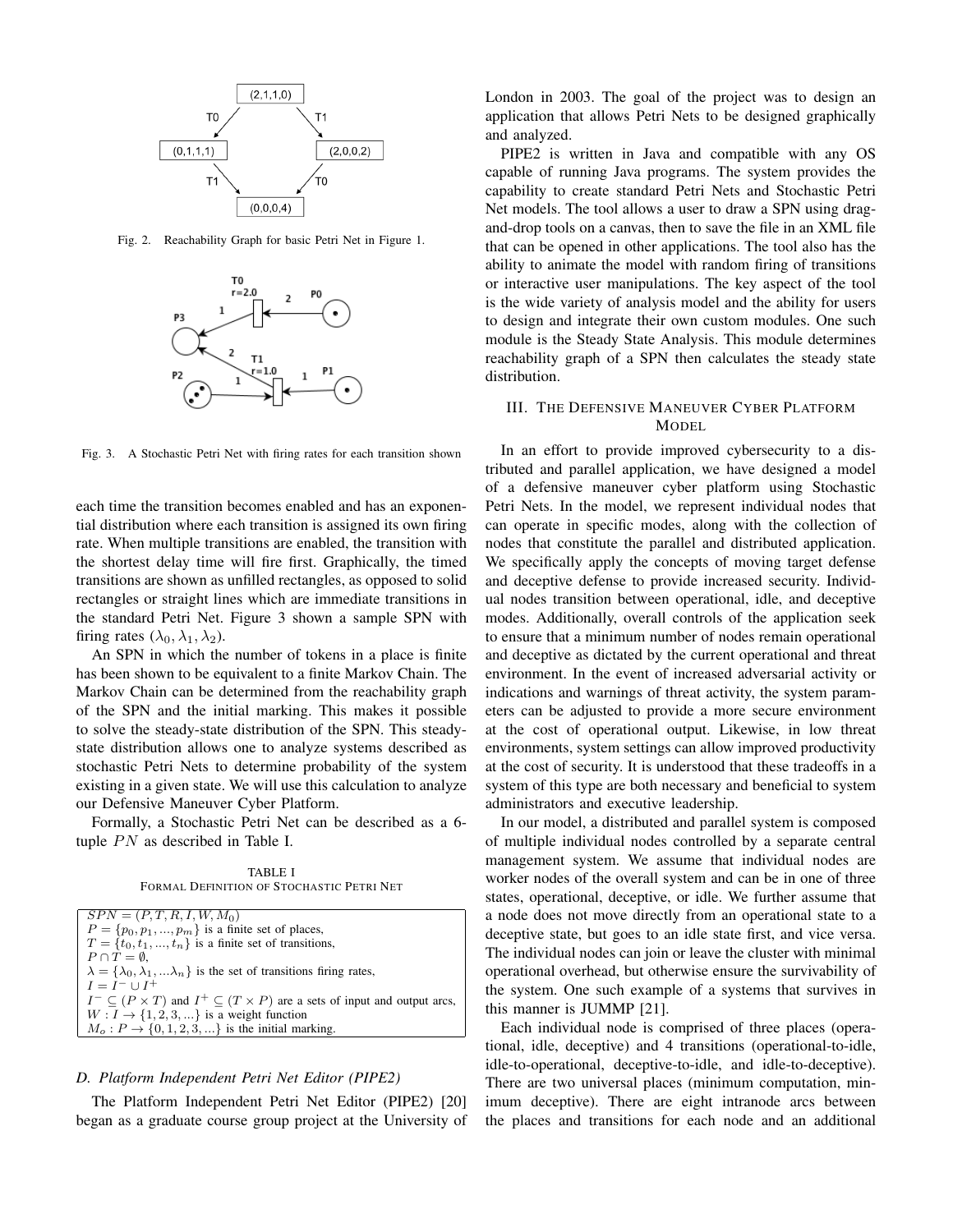six external arc from the control places into the node for management. A single token exists within each node and the place in which it is found determines the state of the node, as described below. The number of nodes is configurable by the system depending on the needs of the application designers.

Formally, a node can be describe as a Stochastic Petri Net as shown in Table II.

## *A. Assumptions*

We have placed some assumptions on our system to aid in modeling. These assumptions are based on realistic expectations of the system in the real world. We assume that the system has a centralized controller that is not a target of an attacker in this system. The centralized controller is responsible for directing the node transitions between states, monitoring the status of all nodes, and ensuring the rules and parameters of the system are obeyed. We assume the system control is aware of the threat conditions and can make intelligent decisions based on this knowledge. We also assume the system management is willing to lessen the operational throughput when threat conditions exists that increases the probability of adversary action exceeds a predetermined threshold.

TABLE II DESCRIPTION OF SINGLE NODE SPN

| $P = \{p_o, p_i, p_d\}$                  |                |                                                        |  |  |  |
|------------------------------------------|----------------|--------------------------------------------------------|--|--|--|
| $T = \{t_{oi}, t_{io}, t_{di}, t_{id}\}$ |                |                                                        |  |  |  |
| $\lambda = \{1.0, 1.0, 1.0, 1.0\}$       |                |                                                        |  |  |  |
|                                          |                | $\begin{bmatrix} 1 & 0 & 0 \\ 0 & 1 & 0 \end{bmatrix}$ |  |  |  |
|                                          |                |                                                        |  |  |  |
|                                          |                | $0\quad 1$                                             |  |  |  |
|                                          | $\Omega$       | $1 \quad 0$                                            |  |  |  |
| $=  1$                                   |                | $\begin{matrix}0&1\end{matrix}$                        |  |  |  |
|                                          | $\overline{0}$ | $\begin{pmatrix} 0 & 0 \end{pmatrix}$                  |  |  |  |
| $W = \{1, 1, , 1, 1\}$                   |                |                                                        |  |  |  |
| $M_o = \{(1,0,0)   (0,1,0)   (0,0,1)\}\$ |                |                                                        |  |  |  |

#### *B. Individual Node States*

When a node is in the operational mode, it is an active member of the parallel and distributed application. In an operational state the node is storing data, processing data, or transferring data to other operational nodes in the system. In the instance of the application Hadoop, these nodes would be engaged datanodes and task trackers performing MapReduce calculations. Operational nodes are listening to known TCP or UDP ports, creating network connections to other nodes listening to these same ports, or transferring data on previously connected flows. Operational nodes are susceptible to attacks from malicious actors, but each is providing an operational contribution as part of the purpose of the parallel and distributed application. Operational nodes, when directed by the central management system, can transition to the idle state. When this transition occurs we assume that the application can continue to operate as a whole working system but with a loss of operational capability.

An idle node is one which is available to be promoted to becoming either an operational or a deceptive mode. In some instances, this node could be part of a larger shared computing resource cluster and available to other users or applications. We assume that idle nodes are non-utilized resources that are available but not susceptible to targeting by an attacker. When directed by the central manager, the node transitions to becoming either an operational node or a deceptive node.

The third mode in which an individual node can exist is the deceptive mode. In the deceptive mode a node is indistinguishable from an operational node to an outside observer. An attacker that scans the network or enumerates the environment will be just as likely to target a deceptive node as it would an operational node. The deceptive nodes are listening to the same TCP / UDP ports, creating connections with other deceptive nodes, and transferring data between each other. Additionally, we assume that decoy nodes have honeypot programs [22] that alert the central management system to the existence of intruders on the network. These triggers can be used to increase the maneuver rate of the nodes or adjust the ratio of computational to deceptive nodes.



Fig. 4. Petri Net of Individual Node which can transition between three modes of operation.

In the Petri Net model, each mode (operational, idle, and deceptive) is represented by a place  $(P_O, P_I, P_D,$  respectively). There is a single token which, by its place location, represents the mode of the node. Timed transitions allow the token to move from operational to idle, idle to operational, deceptive to idle, and idle to deceptive. These transitions also are fed by arcs from the centralized control places  $(P_{No}, P_{Nd})$  to ensure the system maintains the minimum number of operational and deceptive nodes. Figure 4 shows a single node system with the places labeled with names. The modes for the node are represented on the far right side of the node. The current marking has the token in the idle place, indicating its current state.

## *C. System Parameters*

The Defensive Cyber Maneuver Platform is composed of one or more individual nodes. The model has a set of configurable parameters that allow exploration of the tradeoffs between different system designs. Parameters include the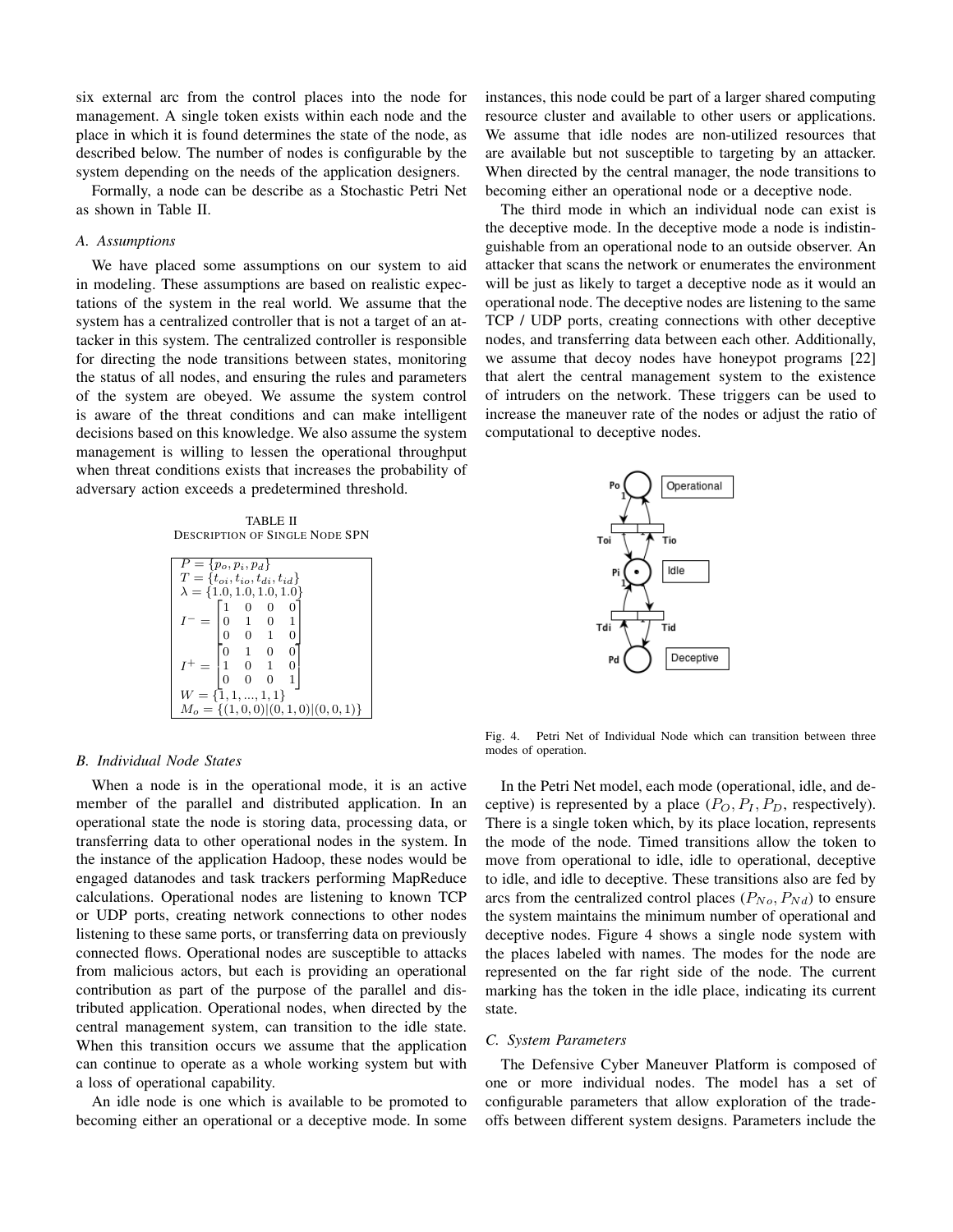

Fig. 5. An eight node Defensive Maneuver Cyber Platform with three operational nodes, two deceptive nodes, and three idle nodes.

total number of nodes in the system, the number of nodes that are operational, deceptive, and idle in the initial system configuration, and the upper and lower bounds of the number of nodes for each of these states. The parameters can be used to compare tradeoffs of different configurations.

The system has a total number of  $N$  nodes. Each node is a single whole node as described above. The system has a minimum number of nodes that must remain in the operational and deceptive states, these are described with the variables O and D. Since Petri Net transitions are atomic and nodes can not transfer directly between operational and deceptive states but must move to the idle state, then  $N > O + D$  must hold true for the system in all configurations.

In order to ensure the stability of the maneuver system, the minimum number of operation and deceptive nodes is managed by the system controls with the two places  $P_{No}$ and  $P_{Nd}$ . These places are initialized with O and D tokens, respectively. An input arc exists between each control place and the transition to the idle state. This arc is weighted to  $O+1$  and  $D+1$  with an output arc back to the control place with weight  $O$  and  $D$ , respectively. This ensures that a node that transitions into the idle state leaves at least the minimum nodes in its former state, thus not violating the minimal levels set by the system designers. Additional, any transition from idle to operational or deceptive states will deposit a token in the control place. The control place acts as a counter of nodes in its state.

## *D. Maneuver Platform Builder*

The defensive cyber maneuver system is modeled as a Stochastic Petri Net. We use the Platform Independent Petri Net Editor (PIPE2) [20] to view and evaluate the system. PIPE2 provides a graphical user interface for drawing and building Petri Nets. These nets can then be saved in a Petri Net Markup Language compatible file for use in other PNML tools. PNML is an extension of XML as defined by the standard ISO/IEC 15909 Part 2 [23].

In order to aid in the creation of Petri Nets of our maneuverable system, we designed and developed a maneuver platform builder that automates the creation of the nets. The builder extends the standard XML libraries that currently exist in Python. This custom software tool, called buildDMCP takes command line parameters of  $(N, O, D)$ . The output of the program is a PNML file that can be opened in PIPE2 or any other PNML compatible tool.

The buildDMCP tool takes an object oriented approach by defining the building blocks for Petri Nets in general. Functions to build places, transitions and arcs are developed with optional parameters. Using these building blocks, the code builds a single node of our maneuverable system with the respective places, transitions, and arcs. Additionally, the system control are created and connected to the node at the specified locations. Finally, depending on the user provided parameters, the total number of nodes and minimal levels for computational and deceptive nodes are built.

The resultant Petri Net has all the places, transitions, and initial markings specified by the user. Additionally, these items are organized and placed on the canvas in a visually appealing manner. Animations and analysis of the nets are done within the PIPE2 application. Figure 5 shows defensive cyber model with  $N = 8$ ,  $O = 3$ , and  $D = 2$  created with buildDMCP and visualized in PIPE2.  $P_0$  and  $P_1$  in this figure represent the centralized control mechanism of the system  $(P_{No}$  and  $P_{Nd}$ ). These places maintain a count of the current number of operational and deceptive nodes. When a node transitions from idle to either operational or deceptive states, a token is deposited into these places. In order for a node to transition from either operational or deceptive, there must exist  $O + 1$ or  $D+1$  tokens in these places, respectively. In the SPN, this is modeled with output arcs of weight  $O + 1$  or  $D + 1$  and input arcs of weight  $O$  or  $D$ .

## IV. ANALYSIS

To understand the trade-offs between security and operations in our system, we provide some analysis of the Defensive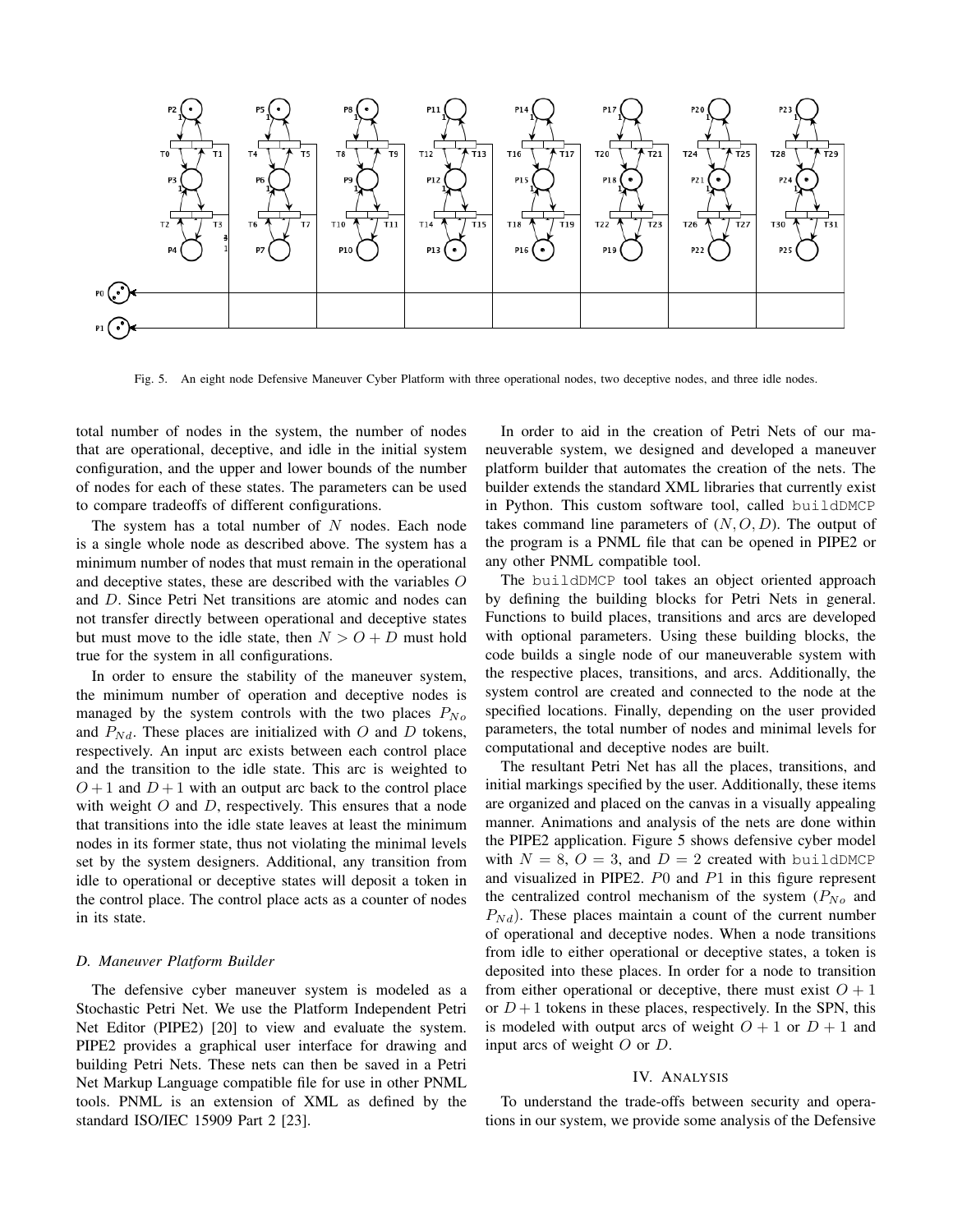Maneuver Cyber Platform. Understanding the characteristics and behaviors of the system under different configurations will allow system designers and administrators to choose implementations to meet their operational needs. Additionally, this improved understanding of the system will improve our future efforts to build prototype software packages base on this model. We will focus our analysis on enumerating the potential states of the system and studying how adjusting the transition firing rates affects the state distribution probability.

# *A. Enumerating and Categorizing State Space*

Initially, we want to study how the parameters of the configuration affect the state space in which the system can exist. The Defensive Maneuver Cyber Platform is specified with three global parameters,  $N$ ,  $O$ , and  $D$ . The current state of the system can be described as a vector  $C$  of length  $N$ where each element  $C_j$  represents the state  $(S_o, S_d, S_i)$  of node  $j<sup>th</sup>$  in the system. The total number of nodes in each state can be represented by the variables  $(o, d, i)$ . For each state or marking with equal counts of nodes in each state can be in multiple combinations. It can be shown that the total number of states or markings, M, of the Petri Net is defined by Equation 1

$$
|M| = \sum_{d=D}^{N-O} \sum_{o=O}^{N-d} \frac{N!}{o! \, d! \, i!}
$$
  
  $i = N - o - d$  (1)

This equation is a summation over the range of two variables that describe the count of computation and deceptive nodes. The equation is similar to the computation of multistate combinations, since with have  $N$  nodes that can be either operational, deceptive or idle. The number of operational nodes ranges from the system specified minimum to all remaining nodes after preserving the minimal level of deceptive nodes. Likewise, the deceptive node count ranges from the defined minimal level to all other nodes minus the minimal operational nodes.

The size of the state or marking space of the Defensive Maneuver Cyber Platform is affected by the three variables of the system. It can be shown the maximum state space for a given  $N$  is indirectly proportional to the minimum levels of operation and deceptive nodes  $(O \text{ and } D)$ . This allows the summation to have a larger range, thus resulting in the maximum state space. The minimal size of the state space is calculated when you maximize  $O$  and minimize  $D$  or vice versa. This results in only one possible value of  $o$  and  $d$  in the system.

Figure 6 plots the minimum and maximum values of the state space over the range  $8 \le N \le 128$ . As the graph shows, the maximum is on the order of  $\exp n$  where the minimum is on the order of  $\log n$ .

These states can be broken down into groups that determine the maneuverability of the cluster. The maneuverability of the cluster is a measure of the amount that nodes can change from one state to the next. An idle node is always eligible to change state, where operational and deceptive nodes can only maneuver if the current count of nodes is greater than the minimum levels. When the current state of the system has  $o = O$  and  $d = D$  the system is considered minimally maneuverable because only the  $N - O - D$  idle nodes can maneuver. When the system has more of both operational and deceptive node than the minimum configuration ( $(o > 0)$ ) and  $(d > D)$ ) then the system is considered fully maneuverable since all nodes can maneuver at the next moment.

The reachability graph includes in and out edges between markings. These edges are related to the transitions and arc of the SPN. Quantifying the number of edges in the reachability graph is required to calculate the entire state space of the system. It can be shown that the number of edges is greater than the number of states. Calculating all out edges is equal to the edges of the system since all edges can be considered in and out edges. Minimally, maneuver states have the minimum number of out edges. This is equal to the  $N - O - D$ . The state with the most adjacent states is when  $o = O+1$  and  $d = D+1$ . This is a fully maneuverable state with maximum idle nodes. Thus the number of adjacent states is  $2N - O - D - 2$  since each idle node can maneuver to operational or deceptive, while each operational and deceptive node can maneuver to idle. Without specific definition, it can be stated that the number of edges in a graph is on the order of  $n * |M|$ . This is an important distinction when solving the steady state probability distribution for the SPN.



Fig. 6. Scale of N

### *B. Transition Firing Rate Impact*

Stochastic Petri Nets have transitions that fire with an exponentially distributed random variable firing delay. Each transition j has a rate  $\lambda_i$  used to calculate the delay. We have studied the effect that the firing rate has on the probability distribution of the steady state of the system.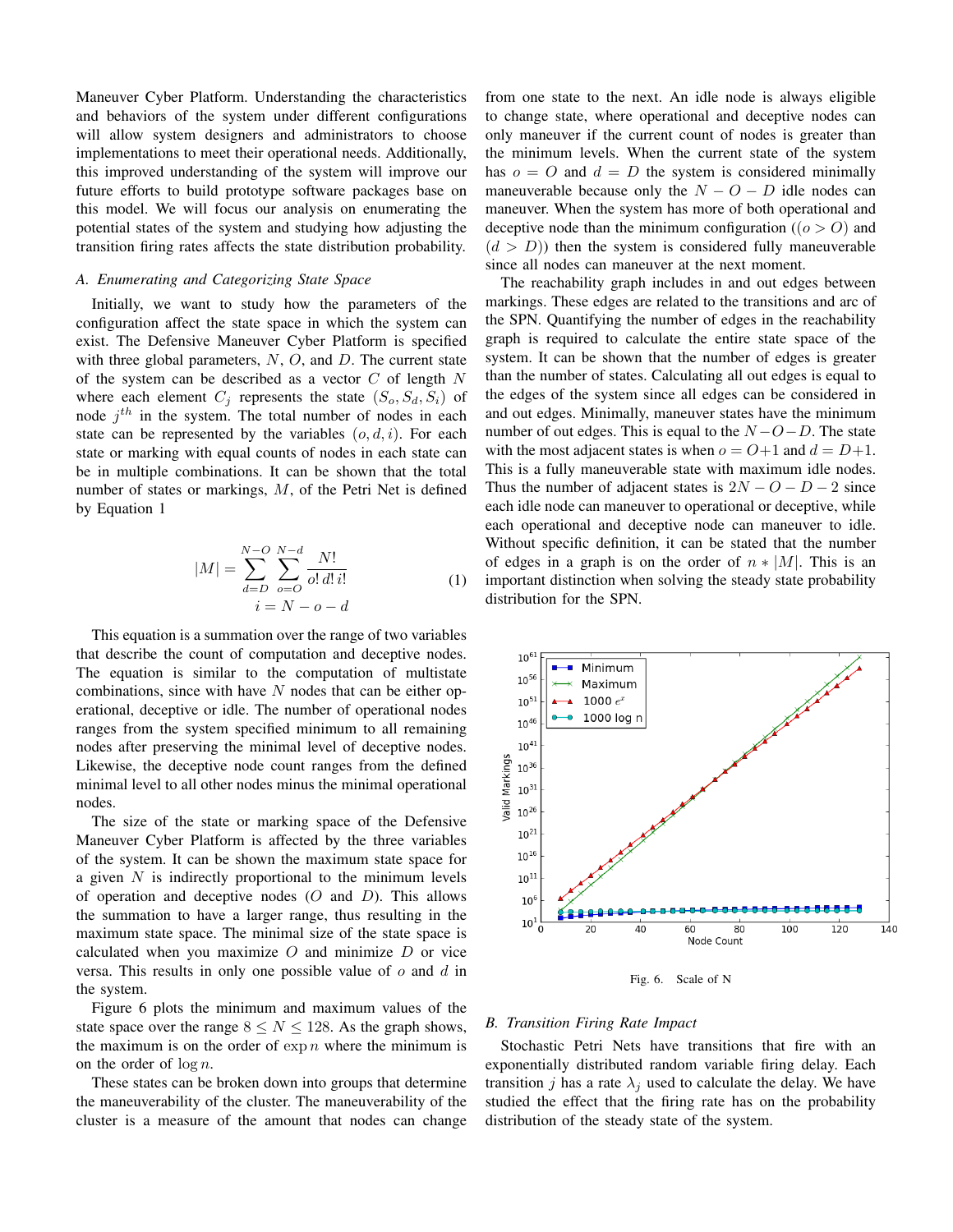Since an SPN is isomorphic to a continuous time Markov chain, the steady state distribution  $\pi$  of an SPN can be solved by using the transition rate matrix  $Q$ , where  $Q$  is the rate between states of the reachability graph and diagonals are the negative sum. As shown earlier, Q is a very sparse matrix and its dimensions grow very fast with  $N$ .

PIPE2 provides a module for determining the reachability graph and conducting the steady state analysis. We use this tool to study the probability distribution for our system and the firing rate impact on the distribution. It can be shown with all transition firing rates equal, the Defensive Maneuver Cyber Platform markings are equally likely.

We began by grouping the transitions in each node into pairs. One group  $(T_{io}, T_{di})$  maneuvers the individual towards operational while the second group  $(T_{oi}, T_{id})$  maneuvers towards deceptive. Varying the rate of the firing rates of the two groups changes the state space probability distribution of the entire cluster. We grouped each possible state by the number of operational nodes (the marking of  $P_{N_o}$ ) and calculated their combined probabilities. This way we are able to see how the transition firing rates impact the probably the system has various levels of computational state.

Using an 8-3-2 Defensive Maneuver Cyber Platform as an example, the reachability graph of the SPN has 2478 nodes, or valid markings. The range of the number of computational nodes is  $(3, 6)$  while we can have  $(2, 5)$  deceptive nodes. Figure 7 shows probability over the range of operational node counts when the ratio of the maneuver rate to the deceptive rate is varied. The same analysis of the deceptive count of the system is left as future work.



Fig. 7. Maneuver Rate effect on Probability of Computational State

## V. RELATED WORKS

Moving target defense (MTD) has recently received a great deal of attention [24], [25], [26], [27], [28], [29], [30]. In [24], the authors addressed basic research challenges and how MTD can be deployed using asymmetric cost techniques that are advantageous for the defenders and disadvantageous for the attackers. In [25], the authors explored the effectiveness of MTD protection mechanisms. A model for dynamic diversity defense is proposed. In [26], an OpenFlow Random Host Mutation (OF-RHM) scheme is introduced to use OpenFlow to efficiently assign different addresses to hosts and protect against internal and external scanning. In [27], the authors developed a Moving Target IPv6 Defense (MT6D) that leverages the immense address space of IPv6 to hide and rotate IPv6 assignments by implementing MT6D tunneled packet. The two goals of MT6D is to maintain user privacy and protecting against targeted network attacks. A similar functionality in the form of a Linux hypervisor is provided by [31]. In [28], the authors described an approach to inject artificial diversity into system for use as cyber maneuvers in a moving target defense, which employs uses control theoretic principles. The maneuvers discussed in this work include memory randomization, IP address randomization and applying a new state machine with random extra states for protocols like DHCP. In [29], a concept of Random Route Mutation (RRM) is introduced and algorithms are defined to achieve optimal path randomization between a source and a destination. In [30], a basic design schema of a moving-target network defense system is presented and a simulation-based study is conducted to explore the degree to which proactively changing a network's various parameters can decrease an adversary's chance for success.

Some research efforts have been devoted to security modeling and analysis using SPN [32], [33], [34]. In [32], an approach using generalized stochastic Petri nets (GSPNs) to model and analyze attack trees is proposed with the ultimate goal of automating the analysis using simulation tools. The results of this simulation and analysis can then be used to further refine the attack tree or to develop corresponding countermeasures. In [33], a vulnerability assessment framework is proposed to systematically evaluate the vulnerabilities of SCADA systems at three levels: system, scenarios, and access points using a generalized stochastic Petri net model. The proposed method is based on cyber systems embedded with the firewall and password models, the primary mode of protection in the power industry. In [34], the authors investigated the use of Petri nets for modeling coordinated cyber-physical attacks on the smart grid. A hierarchical method is provided to construct large Petri nets from a number of smaller Petri nets that can be created separately by different domain experts for analyzing cyber-physical attacks.

#### VI. CONCLUSION

In this paper, we have introduced a model of a defensive maneuver cyber platform utilizing Stochastic Petri Nets. By utilizing moving target defense and deceptive defense tactics, we have shown that we can increase the complexity and composition of a parallel and distributed application by increasing the ratio of deceptive to operational nodes and increasing the rate in which nodes transition between states. We have